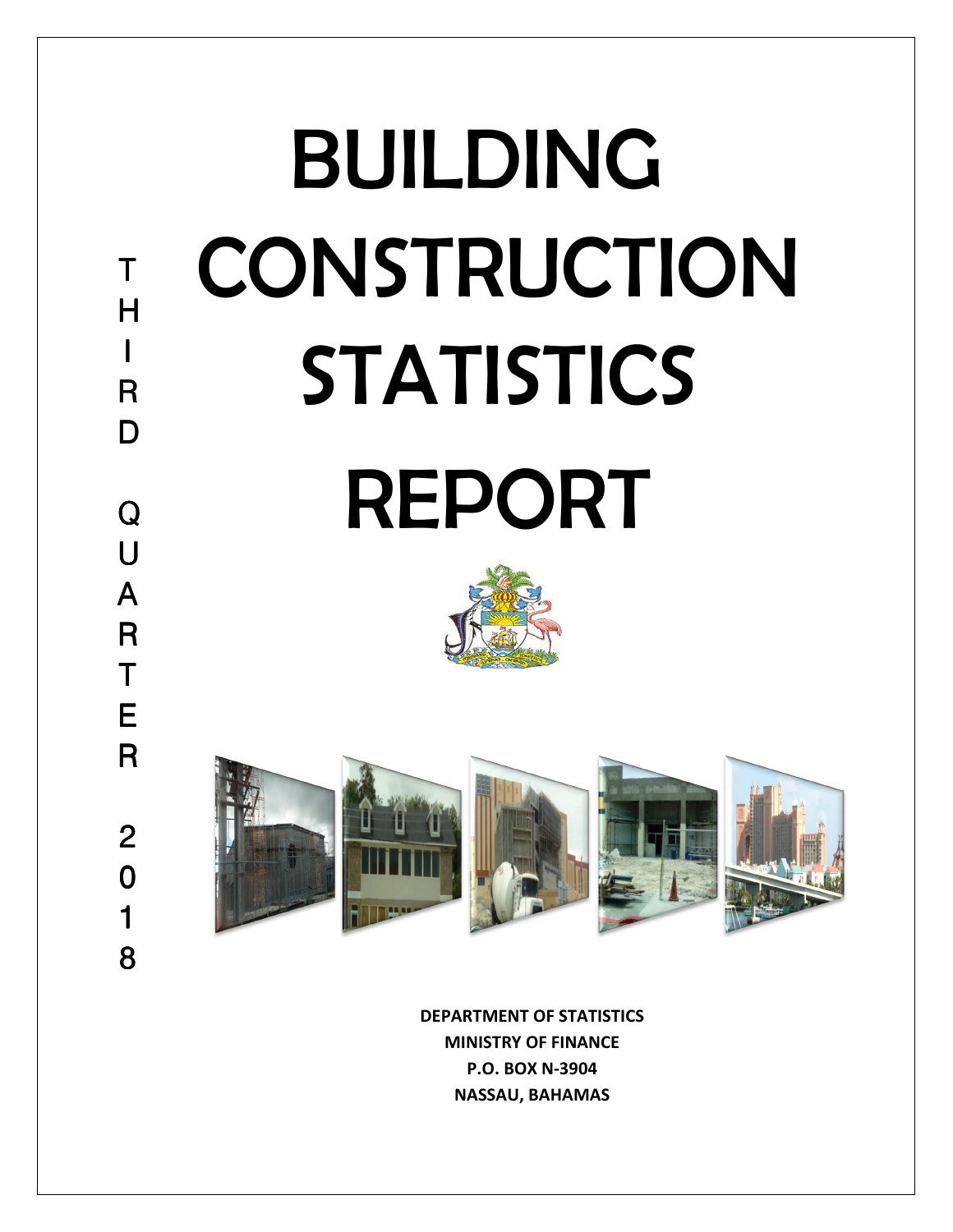## **TABLE OF CONTENTS**

| Introduction: The Department of Statistics Releases Building Construction Statistics  |
|---------------------------------------------------------------------------------------|
| <b>DATA HIGHLIGHTS:</b>                                                               |
| Table 1: Number and Value of Construction Permits, Starts and Completions All Bahamas |
| Table 2: Number of Construction Permits Issued - All Bahamas By Quarter               |
| Table 3: Value of Construction Permits Issued - All Bahamas By Quarter                |
| Table 4: Number of Construction Starts Issued - All Bahamas By Quarter                |
| Table 5: Value of Construction Starts Issued - All Bahamas By Quarter                 |
| Table 6: Number of Construction Completions Issued - All Bahamas By Quarter           |
| Table 7: Value of Construction Completions Issued - All Bahamas By Quarter            |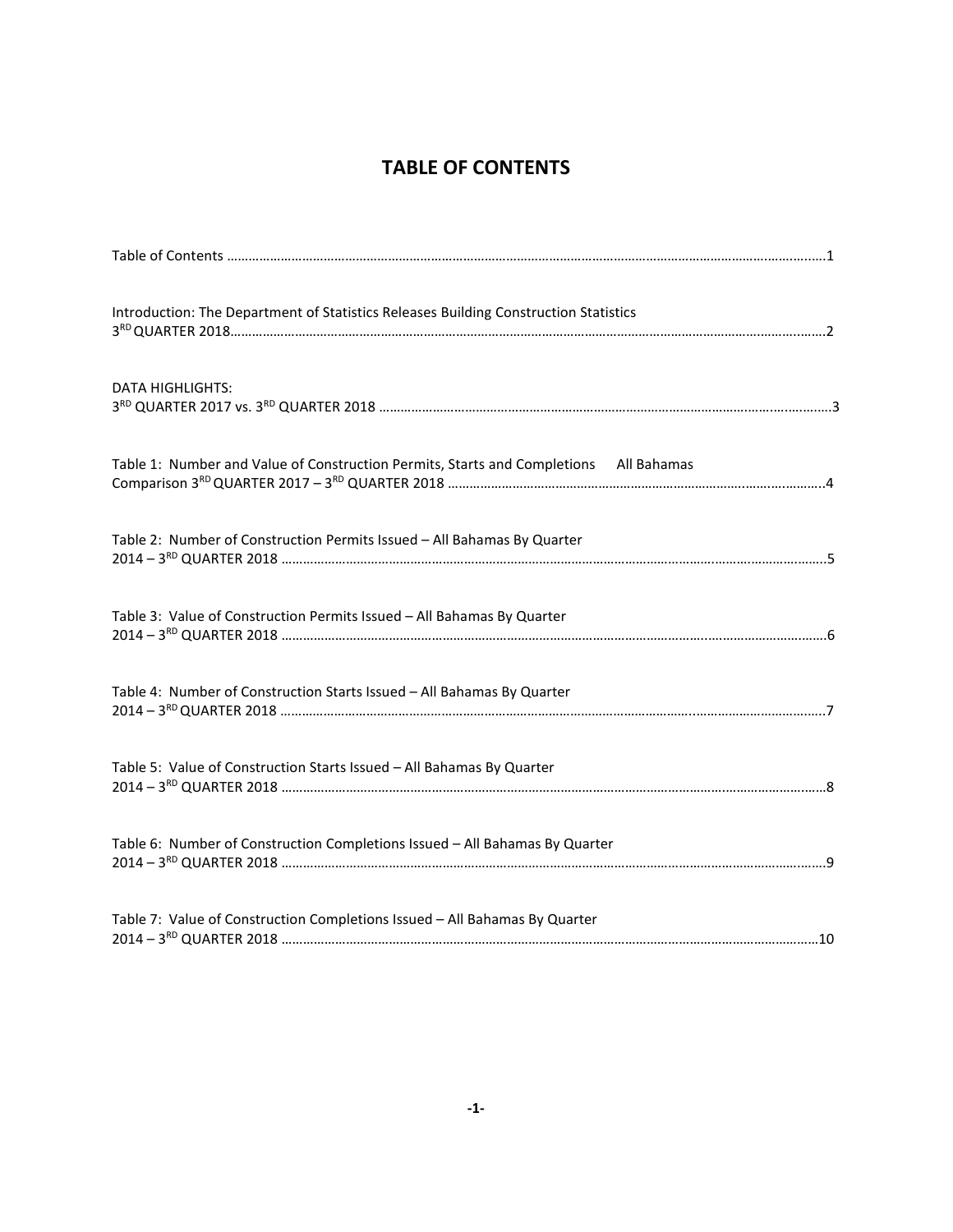## **INTRODUCTION: THE DEPARTMENT OF STATISTICS RELEASES BUILDING CONSTRUCTION STATISTICS**

## **3 RD QUARTER 2018**

The National Accounts Section of the Department of Statistics announces the release of the Building Construction Statistics for the third quarter of 2018.

The basic data are collected by the Ministry of Works located in New Providence and Grand Bahama, the Department of Local Government in conjunction with the Family Island Administrators, and the Grand Bahama Port Authority. The Permits data includes New Providence, Grand Bahama and the Family Islands. The Starts and Completions are only New Providence and Grand Bahama. The information is collected and summarized on a monthly basis by the aforementioned organizations, then forwarded to the Department of Statistics where it is processed, analyzed, data entered and published.

### **CONSTRUCTION PROGRESSION**

*Construction Permits* represent permission to construct, add or renovate a structure (i.e. buildings, walls, docks, etc.) at which time the estimated cost of the proposed structure is given.

*Construction Starts* represent those structures on which the first phase of construction has begun. The original estimated cost is used as the Start Value.

*Construction Completions* represent those structures which are registered as being completed. The original estimated cost is used as the Completions Value.

### **TYPE OF CONSTRUCTION**

*"Public"* represents construction of buildings for public use such as schools, offices, airports, etc. by the Government.

*"Private/Residential"* represents construction of residential structures such as houses, apartments and duplexes.

*"Commercial/Industrial"* represents construction of offices, churches, malls, hotels etc. by private businesses or individuals.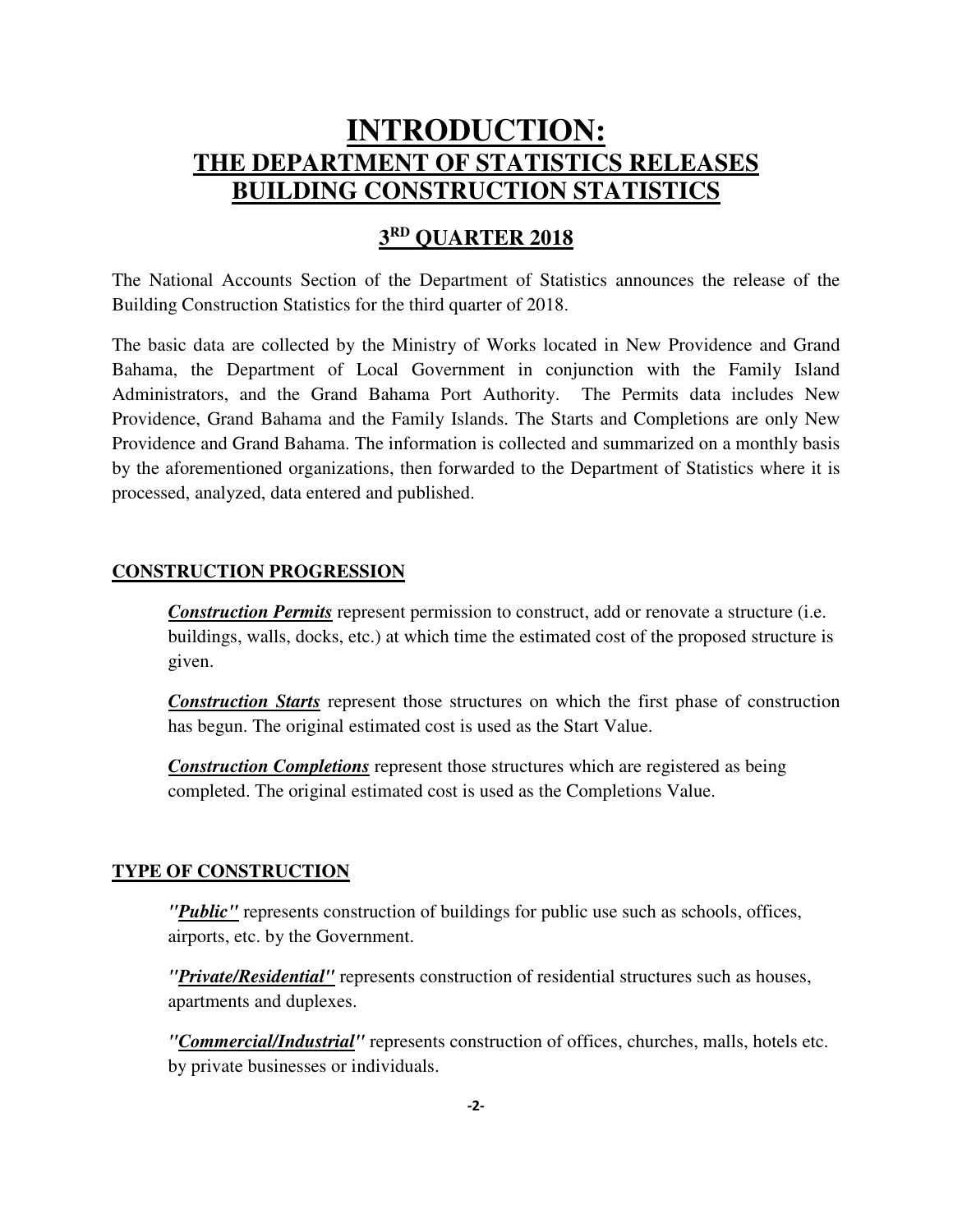# **DATA HIGHLIGHTS:**

### **3 RD QUARTER 2017 vs. 3RD QUARTER 2018**

#### **CONSTRUCTION PERMITS**

The number of New Construction Permits Issued in the third quarter 2018 (413) was higher than in third quarter 2017 by 112 or 37.2%. In contrast, the value of Permits Issued over this period decreased from \$137.7 million in 2017 to \$118.8 million in 2018. The main reason for this decrease in value was a \$43.3 million drop in the value of Permits Issued for the Private Sector in New Providence.

### **CONSTRUCTION STARTS**

The number of New Construction Starts increased by 36 or 41.4% between third quarter 2017 (87) and third quarter 2018 (123). However, during the same period, the value of Construction Starts decreased overall by \$4.5 million. This decrease in value was mainly in the Private/Residential Sector of Grand Bahama which dropped by \$14.6 million but this was mitigated by the overall increase in New Providence Starts Value of \$9.4 million.

### **CONSTRUCTION COMPLETIONS**

The number of Construction Completions in the third quarter 2018 (192) showed an increase of 29 when compared with the same period 2017 (163). In contrast, the value of Construction Completions decreased, lead by a drop in the New Providence Private/Residential Sector of \$10.3 million or 25%.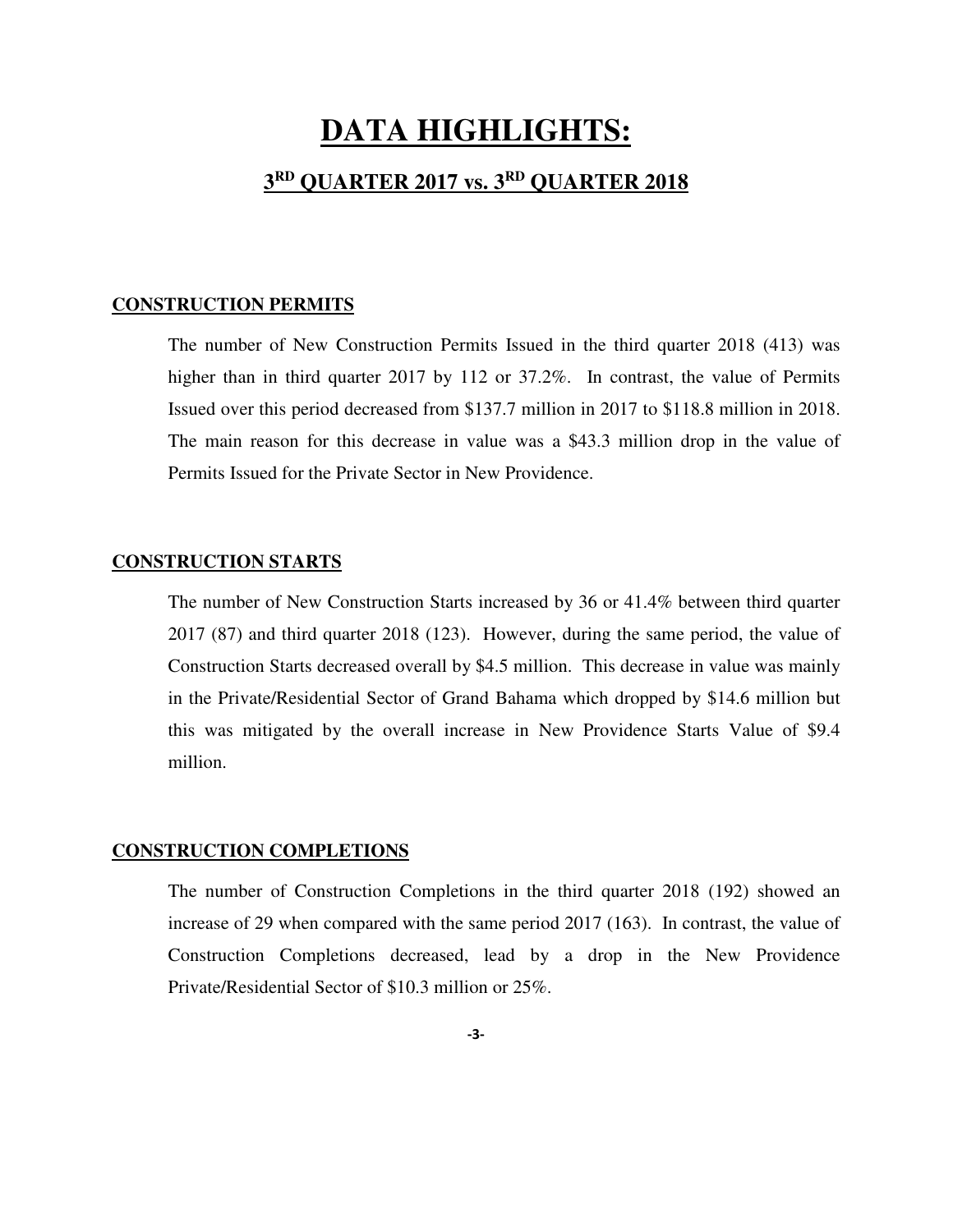| Talde <sub>1</sub>                                  |                |                   |                | <b>NONDER SHORE CONSTRUCTION PERIMITION STARTS DONE CONDET TO THE SHORE CONSTRUCT</b> |                          |                 |                |                   |
|-----------------------------------------------------|----------------|-------------------|----------------|---------------------------------------------------------------------------------------|--------------------------|-----------------|----------------|-------------------|
|                                                     |                |                   |                | <b>COMPARISON 3RD QUARTER 2017 - 3RD QUARTER 2018</b><br><b>ALL BAHAMAS</b>           |                          |                 |                |                   |
|                                                     |                |                   |                |                                                                                       |                          |                 |                |                   |
|                                                     |                |                   |                |                                                                                       |                          |                 |                |                   |
|                                                     |                | PRIVATE (HOUSING) |                | <b>COMMERCIAL/INDUSTRIAL</b>                                                          |                          | <b>PUBLIC</b>   |                | TOTAL ALL SECTORS |
| QUARTER                                             | š              | VALUE B\$         | š              | <b>VALUE B\$</b>                                                                      | š                        | <b>VALUE BS</b> | š              | <b>VALUE BS</b>   |
|                                                     |                |                   |                | <b>CONSTRUCTION PERMITS</b>                                                           |                          |                 |                |                   |
| <b>3RD QTR 2018 R</b>                               | 291            | 72,727,096        |                | 45,993,513                                                                            | 5                        | 70,000          | 413            | 118,790,609       |
| <b>3RD QTR 2017 R</b>                               | 223            | 112,692,377       | $\frac{11}{7}$ | 24,829,904                                                                            | $\overline{\phantom{0}}$ | 140,000         | 301            | 137,662,281       |
| <b>DIFFERENCE</b>                                   | 89             | -39,965,281       |                | 21,163,609                                                                            | 9                        | -70,000         | 112            | $-18,871,672$     |
| % CHANGE                                            | 30.49%         | -35.46%           | 45.45%         | 85.23%                                                                                | 900.00%                  | -50.00%         | 37.21%         | $-13.71\%$        |
|                                                     |                |                   |                | <b>CONSTRUCTION STARTS</b>                                                            |                          |                 |                |                   |
| <b>3RD QTR 2018 R</b>                               | 103            | 28,499,042        | $\overline{5}$ | 4,288,190                                                                             | $\infty$                 | 56,000          | 123            | 32,843,232        |
| 3RD QTR 2017                                        | $\overline{7}$ | 34,953,324        | $\circ$        | 1,722,510                                                                             |                          | 647,900         | $\overline{a}$ | 37,323,734        |
| <b>DIFFERENCE</b>                                   | 26             | $-6,454,282$      | $\omega$       | 2,565,680                                                                             |                          | -591,900        | 36             | $-4,480,502$      |
| % CHANGE                                            | 33.77%         | $-18.47\%$        | 33.33%         | 148.95%                                                                               | 700.00%                  | -91.36%         | 41.38%         | $-12.00\%$        |
|                                                     |                |                   |                | <b>CONSTRUCTION COMPLETIONS</b>                                                       |                          |                 |                |                   |
| <b>3RD QTR 2018 R</b>                               | 145            | 36,875,264        | ပ္ပ            | 15,596,425                                                                            | $\overline{5}$           | 2,919,010       | <b>Z6T</b>     | 55,390,699        |
| <b>3RD QTR 2017</b>                                 | 120            | 46,482,414        | 42             | 18,049,666                                                                            | H                        | 575,000         | 163            | 65,107,080        |
| <b>DIFFERENCE</b>                                   | 25             | -9,607,150        | Ź,             | $-2,453,241$                                                                          | 11                       | 2,344,010       | 29             | -9,716,381        |
| % CHANGE                                            | 20.83%         | -20.67%           | -16.67%        | -13.59%                                                                               | 1100.00%                 | 407.65%         | 17.79%         | -14.92%           |
| <b>R: Revised</b>                                   |                |                   |                |                                                                                       |                          |                 |                |                   |
| *: Represents the impossibility of dividing by zero |                |                   |                |                                                                                       |                          |                 |                |                   |
|                                                     |                |                   |                |                                                                                       |                          |                 |                |                   |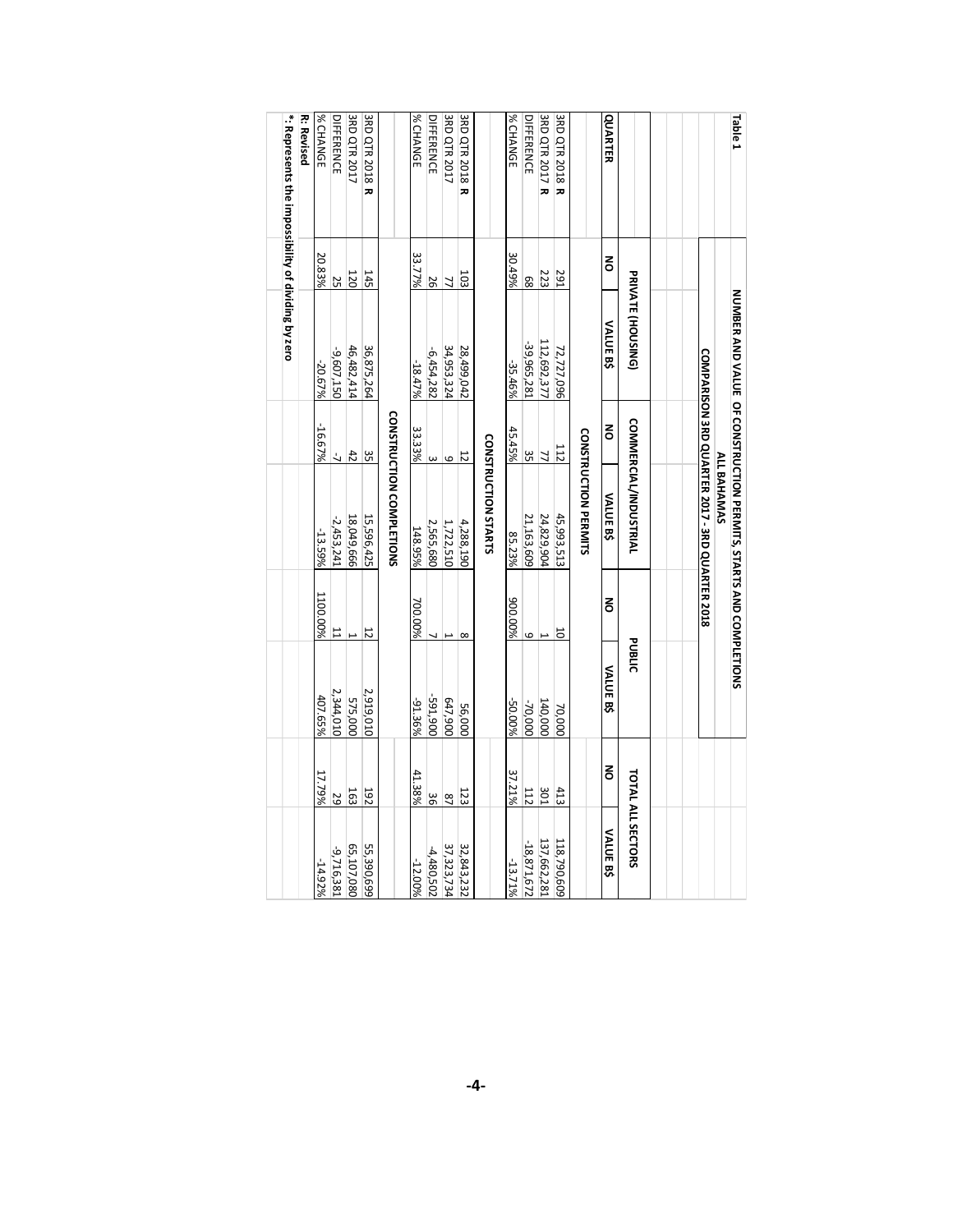| Table 2                |                                |                                  |                                  |                         | <b>NUMBER OF CONSTRUCTION PERMITS ISSUED</b>    |                                  |                |              |  |  |
|------------------------|--------------------------------|----------------------------------|----------------------------------|-------------------------|-------------------------------------------------|----------------------------------|----------------|--------------|--|--|
|                        |                                |                                  |                                  | ALL BAHAMAS BY QUARTER  |                                                 |                                  |                |              |  |  |
|                        |                                |                                  |                                  | 2014 - 3RD QUARTER 2018 |                                                 |                                  |                |              |  |  |
|                        |                                |                                  |                                  |                         |                                                 |                                  |                |              |  |  |
|                        |                                | <b>NEW PROVIDENCE</b>            |                                  |                         |                                                 | <b>GRAND BAHAMA</b>              |                |              |  |  |
| <b>PERIOD</b>          | PRIVATE/<br><b>RESIDENTIAL</b> | COMMERCIAL/<br><b>INDUSTRIAL</b> | <b>PUBLIC</b>                    | <b>TOTAL</b>            | PRIVATE/<br><b>RESIDENTIAL</b>                  | COMMERCIAL/<br><b>INDUSTRIAL</b> | <b>PUBLIC</b>  | <b>TOTAL</b> |  |  |
| 2014                   | 851                            | 221                              | 16                               | 1088                    | 194                                             | 104                              | 8              | 306          |  |  |
| 1st OTR                | 198                            | 43                               | 3                                | 244                     | 63                                              | 29                               | 4              | 96           |  |  |
| 2nd QTR                | 218                            | 61                               | 6                                | 285                     | 60                                              | 32                               | 1              | 93           |  |  |
| 3rd QTR                | 240                            | 55                               | 5                                | 300                     | 33                                              | 18                               | $\overline{2}$ | 53           |  |  |
| 4th QTR                | 195                            | 62                               | $\overline{2}$                   | 259                     | 38                                              | 25                               | 1              | 64           |  |  |
| 2015                   | 730                            | 232                              | $\overline{7}$                   | 969                     | 189                                             | 104                              | 19             | 312          |  |  |
| 1st QTR                | 187                            | 48                               | 3                                | 238                     | 38                                              | 21                               | 1              | 60           |  |  |
| 2nd QTR                | 205                            | 83                               | 0                                | 288                     | 41                                              | 23                               | 6              | 70           |  |  |
| 3rd QTR                | 194                            | 52                               | $\overline{2}$                   | 248                     | 26                                              | 26                               | $\overline{2}$ | 54           |  |  |
| 4th QTR                | 144                            | 49                               | $\overline{2}$                   | 195                     | 84                                              | 34                               | 10             | 128          |  |  |
| 2016                   | 689                            | 200                              | $\overline{\phantom{a}}$         | 896                     | 114                                             | 83                               | 9              | 206          |  |  |
| 1st QTR R              | 188                            | 39                               | $\overline{2}$<br>$\overline{2}$ | 229                     | 25                                              | 23                               | 4<br>4         | 52           |  |  |
| 2nd QTR R              | 182                            | 30                               |                                  | 214                     | 48                                              | 37                               |                | 89           |  |  |
| 3rd QTR R<br>4th QTR R | 184<br>135                     | 81<br>50                         | $\mathbf{1}$<br>2                | 266<br>187              | 24<br>17                                        | 14<br>9                          | 0<br>1         | 38<br>27     |  |  |
| 2017                   | 765                            | 144                              | 11                               | 920                     | 186                                             | 147                              | 11             | 344          |  |  |
| 1st QTR                | 184                            | 28                               | 5                                | 217                     | 32                                              | 28                               | 5              | 65           |  |  |
| 2nd QTR                | 229                            | 34                               | 5                                | 268                     | 56                                              | 43                               | 3              | 102          |  |  |
| 3rd QTR                | 167                            | 34                               | 0                                | 201                     | 56                                              | 43                               | 1              | 100          |  |  |
| 4th QTR                | 185                            | 48                               | $\mathbf{1}$                     | 234                     | 42                                              | 33                               | 2              | 77           |  |  |
| 2018                   |                                |                                  |                                  |                         |                                                 |                                  |                |              |  |  |
| 1st QTR                | 179                            | 53                               | 2                                | 234                     | 55                                              | 50                               | 0              | 105          |  |  |
| 2nd QTR                | 233                            | 54                               | 3                                | 290                     | 59                                              | 36                               | $\overline{2}$ | 97           |  |  |
| 3rd QTR                | 220                            | 66                               | 0                                | 286                     | 69                                              | 43                               | 10             | 122          |  |  |
|                        |                                | <b>OTHER FAMILY ISLANDS</b>      |                                  |                         |                                                 | <b>THE BAHAMAS</b>               |                |              |  |  |
| <b>PERIOD</b>          | PRIVATE/                       | COMMERCIAL/                      | <b>PUBLIC</b>                    | <b>TOTAL</b>            | PRIVATE/<br><b>COMMERCIAL/</b><br><b>PUBLIC</b> |                                  |                |              |  |  |
|                        | <b>RESIDENTIAL</b>             | INDUSTRIAL                       |                                  |                         | <b>RESIDENTIAL</b>                              | <b>INDUSTRIAL</b>                |                | <b>TOTAL</b> |  |  |
| 2014                   | 4                              | 15                               | 5                                | 24                      | 1,049                                           | 340                              | 29             | 1,418        |  |  |
| 1st QTR                | 0                              | 0                                | 0                                | $\mathbf 0$             | 261                                             | 72                               | 7              | 340          |  |  |
| 2nd QTR                | $\overline{2}$                 | $\overline{2}$                   | 0                                | $\overline{4}$          | 280                                             | 95                               | 7              | 382          |  |  |
| 3rd QTR                | $\overline{2}$                 | $\mathbf 1$                      | 0                                | 3                       | 275                                             | 74                               | 7              | 356          |  |  |
| 4th QTR                | 0                              | 12                               | 5                                | 17                      | 233                                             | 99                               | 8              | 340          |  |  |
| 2015                   | 18                             | 10                               | 3<br>$\overline{2}$              | 31<br>4                 | 937                                             | 346                              | 29             | 1,312        |  |  |
| 1st QTR                | 1<br>1                         | 1<br>3                           | $\mathbf 0$                      | $\overline{4}$          | 226<br>247                                      | 70<br>109                        | 6<br>6         | 302<br>362   |  |  |
| 2nd QTR<br>3rd QTR     | 15                             | 3                                | 0                                | 18                      | 235                                             | 81                               | 4              | 320          |  |  |
| 4th QTR                | $\mathbf{1}$                   | 3                                | $\mathbf{1}$                     | 5                       | 229                                             | 86                               | 13             | 328          |  |  |
| 2016                   | 2                              | 3                                | 2                                | 7                       | 805                                             | 286                              | 18             | 1,109        |  |  |
| 1st QTR R              | 0                              | $\mathbf{1}$                     | 0                                | $\mathbf 1$             | 213                                             | 63                               | 6              | 282          |  |  |
| 2nd QTR R              | $\mathbf 1$                    | 0                                | $\mathbf{1}$                     | $\overline{2}$          | 231                                             | 67                               | 7              | 305          |  |  |
| 3rd QTR R              | 0                              | $\mathbf 1$                      | 0                                | $\mathbf{1}$            | 208                                             | 96                               | $\mathbf{1}$   | 305          |  |  |
| 4th QTR R              | $\mathbf{1}$                   | $\mathbf 1$                      | $\mathbf 1$                      | 3                       | 153                                             | 60                               | 4              | 217          |  |  |
| 2017                   | 1                              | 2                                | $\mathbf{2}$                     | 5                       | 952                                             | 293                              | 24             | 1,269        |  |  |
| 1st QTR                | 0                              | 0                                | $\mathbf{1}$                     | $\mathbf{1}$            | 216                                             | 56                               | 11             | 283          |  |  |
| 2nd QTR                | 0                              | $\mathbf 1$                      | 0                                | 1                       | 285                                             | 78                               | 8              | 371          |  |  |
| 3rd QTR                | 0                              | 0                                | 0                                | 0                       | 223                                             | 77                               | $\mathbf{1}$   | 301          |  |  |
| 4th QTR                | $\mathbf{1}$                   | $\mathbf{1}$                     | $\mathbf{1}$                     | 3                       | 228                                             | 82                               | 4              | 314          |  |  |
| 2018                   |                                |                                  |                                  |                         |                                                 |                                  |                |              |  |  |
| 1st QTR                | 0                              | $\mathbf{1}$                     | 1                                | $\overline{2}$          | 234                                             | 104                              | 3              | 341          |  |  |
| 2nd QTR                | 0                              | $\overline{2}$                   | 2                                | 4                       | 292                                             | 92                               | 7              | 391          |  |  |
| 3rd QTR                | $\overline{2}$                 | 3                                | 0                                | 5                       | 291                                             | 112                              | 10             | 413          |  |  |
| <b>R: Revised</b>      |                                |                                  |                                  |                         |                                                 |                                  |                |              |  |  |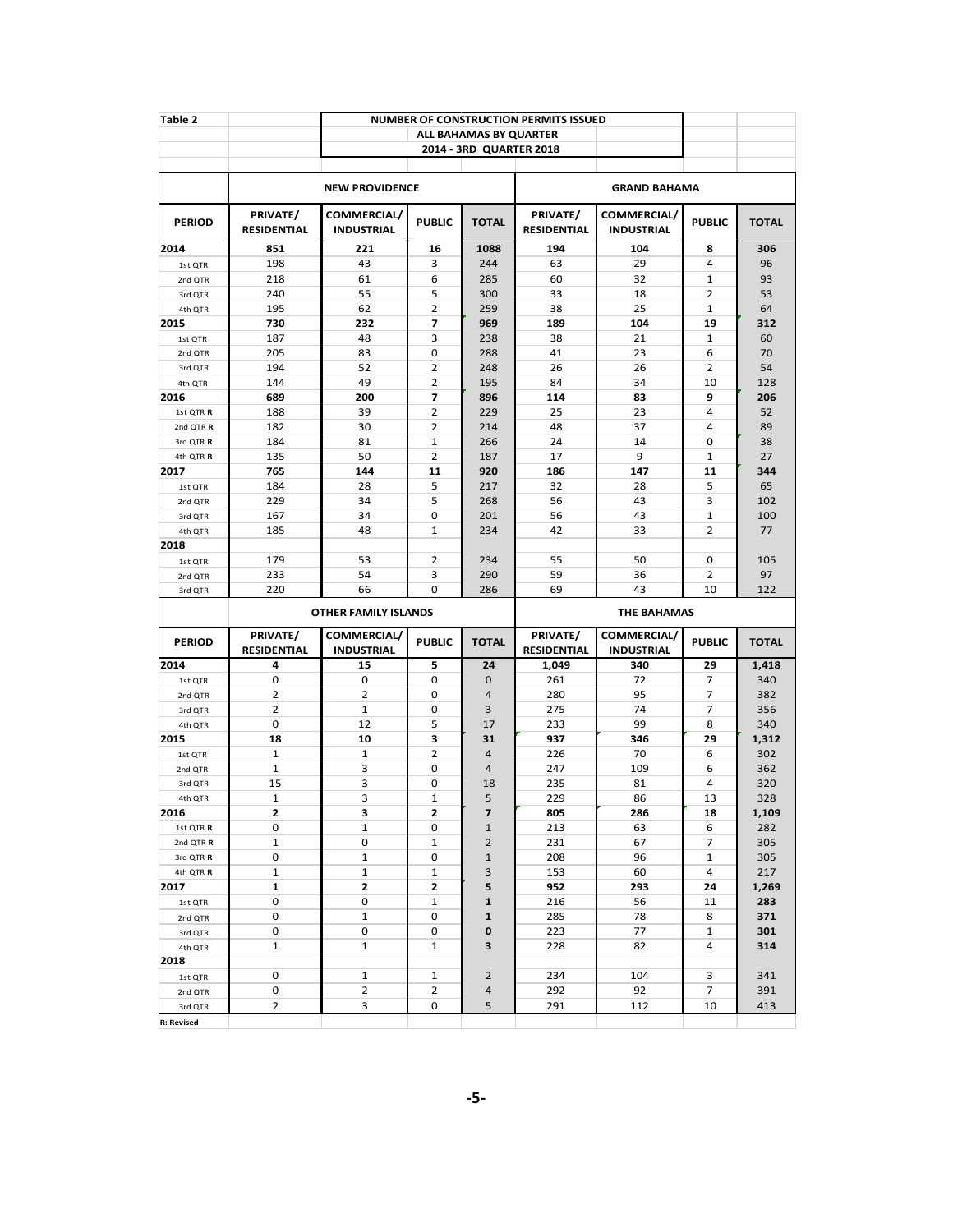| <b>NEW PROVIDENCE</b><br>COMMERCIAL/<br><b>PUBLIC</b><br>155,487<br>24,663<br>25,558<br>251<br>18,316<br>8,616<br>60,346<br>15,721<br>51,267<br>75<br>176,128<br>12,074<br>28,030<br>408<br>40,368<br>$\overline{\phantom{a}}$<br>19,505<br>3,781<br>7,885<br>88,224<br>124,443<br>31,836<br>21,587<br>24,603<br>14,652<br>4,770<br>49,508<br>480<br>1,983<br>38,698<br>58,937<br>5,598<br>16,345<br>4,008<br>8,629<br>1,573<br>19,522<br>14,441<br>17<br>16,927<br>17,712<br>39,457<br>1,061 | ALL BAHAMAS BY QUARTER<br>2014 - 3RD QUARTER 2018<br><b>TOTAL</b><br>478,465<br>97,877<br>83,184<br>181,506<br>115,898<br>446,808<br>73,897<br>147,243<br>82,949<br>142,718<br>448,522<br>98,695<br>78,549<br>150,658<br>120,620<br>318,528<br>56,016<br>65,152<br>125,796<br>71,564<br>97,064                                                     | PRIVATE/<br>RESIDENTIAL<br>19,160<br>5,477<br>6,717<br>3,097<br>3,869<br>26,621<br>5,237<br>4,614<br>3,117<br>13,654<br>14,996<br>4,134<br>5,843<br>3,125<br>1,895<br>23,089<br>3,368<br>6,160<br>6,418<br>7,143 | <b>GRAND BAHAMA</b><br>COMMERCIAL/<br><b>INDUSTRIAL</b><br>24,597<br>6,434<br>14,372<br>1,088<br>2,704<br>21,110<br>2,939<br>9,433<br>4,410<br>4,328<br>26,713<br>12,683<br>9,136<br>2,414<br>2,480<br>46,979<br>22,752<br>7,618<br>5,308<br>11,301 | (BSD '000)<br><b>PUBLIC</b><br>408<br>19<br>75<br>206<br>109<br>6,216<br>60<br>5,291<br>430<br>435<br>9,505<br>599<br>211<br>÷,<br>8,695<br>12,977<br>12,113<br>523<br>140<br>201 | <b>TOTAL</b><br>44,165<br>11,929<br>21,164<br>4,390<br>6,681<br>53,947<br>8,236<br>19,338<br>7,957<br>18,417<br>51,214<br>17,415<br>15,190<br>5,539<br>13,071<br>83,045<br>38,233<br>14,301<br>11,866 |  |  |
|-----------------------------------------------------------------------------------------------------------------------------------------------------------------------------------------------------------------------------------------------------------------------------------------------------------------------------------------------------------------------------------------------------------------------------------------------------------------------------------------------|----------------------------------------------------------------------------------------------------------------------------------------------------------------------------------------------------------------------------------------------------------------------------------------------------------------------------------------------------|------------------------------------------------------------------------------------------------------------------------------------------------------------------------------------------------------------------|-----------------------------------------------------------------------------------------------------------------------------------------------------------------------------------------------------------------------------------------------------|-----------------------------------------------------------------------------------------------------------------------------------------------------------------------------------|-------------------------------------------------------------------------------------------------------------------------------------------------------------------------------------------------------|--|--|
|                                                                                                                                                                                                                                                                                                                                                                                                                                                                                               |                                                                                                                                                                                                                                                                                                                                                    |                                                                                                                                                                                                                  |                                                                                                                                                                                                                                                     |                                                                                                                                                                                   |                                                                                                                                                                                                       |  |  |
|                                                                                                                                                                                                                                                                                                                                                                                                                                                                                               |                                                                                                                                                                                                                                                                                                                                                    |                                                                                                                                                                                                                  |                                                                                                                                                                                                                                                     |                                                                                                                                                                                   |                                                                                                                                                                                                       |  |  |
|                                                                                                                                                                                                                                                                                                                                                                                                                                                                                               |                                                                                                                                                                                                                                                                                                                                                    |                                                                                                                                                                                                                  |                                                                                                                                                                                                                                                     |                                                                                                                                                                                   |                                                                                                                                                                                                       |  |  |
|                                                                                                                                                                                                                                                                                                                                                                                                                                                                                               |                                                                                                                                                                                                                                                                                                                                                    |                                                                                                                                                                                                                  |                                                                                                                                                                                                                                                     |                                                                                                                                                                                   |                                                                                                                                                                                                       |  |  |
|                                                                                                                                                                                                                                                                                                                                                                                                                                                                                               |                                                                                                                                                                                                                                                                                                                                                    |                                                                                                                                                                                                                  |                                                                                                                                                                                                                                                     |                                                                                                                                                                                   |                                                                                                                                                                                                       |  |  |
|                                                                                                                                                                                                                                                                                                                                                                                                                                                                                               |                                                                                                                                                                                                                                                                                                                                                    |                                                                                                                                                                                                                  |                                                                                                                                                                                                                                                     |                                                                                                                                                                                   |                                                                                                                                                                                                       |  |  |
|                                                                                                                                                                                                                                                                                                                                                                                                                                                                                               |                                                                                                                                                                                                                                                                                                                                                    |                                                                                                                                                                                                                  |                                                                                                                                                                                                                                                     |                                                                                                                                                                                   |                                                                                                                                                                                                       |  |  |
|                                                                                                                                                                                                                                                                                                                                                                                                                                                                                               |                                                                                                                                                                                                                                                                                                                                                    |                                                                                                                                                                                                                  |                                                                                                                                                                                                                                                     |                                                                                                                                                                                   |                                                                                                                                                                                                       |  |  |
|                                                                                                                                                                                                                                                                                                                                                                                                                                                                                               |                                                                                                                                                                                                                                                                                                                                                    |                                                                                                                                                                                                                  |                                                                                                                                                                                                                                                     |                                                                                                                                                                                   |                                                                                                                                                                                                       |  |  |
|                                                                                                                                                                                                                                                                                                                                                                                                                                                                                               |                                                                                                                                                                                                                                                                                                                                                    |                                                                                                                                                                                                                  |                                                                                                                                                                                                                                                     |                                                                                                                                                                                   |                                                                                                                                                                                                       |  |  |
|                                                                                                                                                                                                                                                                                                                                                                                                                                                                                               |                                                                                                                                                                                                                                                                                                                                                    |                                                                                                                                                                                                                  |                                                                                                                                                                                                                                                     |                                                                                                                                                                                   |                                                                                                                                                                                                       |  |  |
|                                                                                                                                                                                                                                                                                                                                                                                                                                                                                               |                                                                                                                                                                                                                                                                                                                                                    |                                                                                                                                                                                                                  |                                                                                                                                                                                                                                                     |                                                                                                                                                                                   |                                                                                                                                                                                                       |  |  |
|                                                                                                                                                                                                                                                                                                                                                                                                                                                                                               |                                                                                                                                                                                                                                                                                                                                                    |                                                                                                                                                                                                                  |                                                                                                                                                                                                                                                     |                                                                                                                                                                                   |                                                                                                                                                                                                       |  |  |
|                                                                                                                                                                                                                                                                                                                                                                                                                                                                                               |                                                                                                                                                                                                                                                                                                                                                    |                                                                                                                                                                                                                  |                                                                                                                                                                                                                                                     |                                                                                                                                                                                   |                                                                                                                                                                                                       |  |  |
|                                                                                                                                                                                                                                                                                                                                                                                                                                                                                               |                                                                                                                                                                                                                                                                                                                                                    |                                                                                                                                                                                                                  |                                                                                                                                                                                                                                                     |                                                                                                                                                                                   |                                                                                                                                                                                                       |  |  |
|                                                                                                                                                                                                                                                                                                                                                                                                                                                                                               |                                                                                                                                                                                                                                                                                                                                                    |                                                                                                                                                                                                                  |                                                                                                                                                                                                                                                     |                                                                                                                                                                                   |                                                                                                                                                                                                       |  |  |
|                                                                                                                                                                                                                                                                                                                                                                                                                                                                                               |                                                                                                                                                                                                                                                                                                                                                    |                                                                                                                                                                                                                  |                                                                                                                                                                                                                                                     |                                                                                                                                                                                   |                                                                                                                                                                                                       |  |  |
|                                                                                                                                                                                                                                                                                                                                                                                                                                                                                               |                                                                                                                                                                                                                                                                                                                                                    |                                                                                                                                                                                                                  |                                                                                                                                                                                                                                                     |                                                                                                                                                                                   |                                                                                                                                                                                                       |  |  |
|                                                                                                                                                                                                                                                                                                                                                                                                                                                                                               |                                                                                                                                                                                                                                                                                                                                                    |                                                                                                                                                                                                                  |                                                                                                                                                                                                                                                     |                                                                                                                                                                                   |                                                                                                                                                                                                       |  |  |
|                                                                                                                                                                                                                                                                                                                                                                                                                                                                                               |                                                                                                                                                                                                                                                                                                                                                    |                                                                                                                                                                                                                  |                                                                                                                                                                                                                                                     |                                                                                                                                                                                   |                                                                                                                                                                                                       |  |  |
|                                                                                                                                                                                                                                                                                                                                                                                                                                                                                               |                                                                                                                                                                                                                                                                                                                                                    |                                                                                                                                                                                                                  |                                                                                                                                                                                                                                                     |                                                                                                                                                                                   |                                                                                                                                                                                                       |  |  |
|                                                                                                                                                                                                                                                                                                                                                                                                                                                                                               |                                                                                                                                                                                                                                                                                                                                                    |                                                                                                                                                                                                                  |                                                                                                                                                                                                                                                     |                                                                                                                                                                                   |                                                                                                                                                                                                       |  |  |
|                                                                                                                                                                                                                                                                                                                                                                                                                                                                                               |                                                                                                                                                                                                                                                                                                                                                    |                                                                                                                                                                                                                  |                                                                                                                                                                                                                                                     |                                                                                                                                                                                   |                                                                                                                                                                                                       |  |  |
|                                                                                                                                                                                                                                                                                                                                                                                                                                                                                               |                                                                                                                                                                                                                                                                                                                                                    |                                                                                                                                                                                                                  |                                                                                                                                                                                                                                                     |                                                                                                                                                                                   | 18,645                                                                                                                                                                                                |  |  |
|                                                                                                                                                                                                                                                                                                                                                                                                                                                                                               |                                                                                                                                                                                                                                                                                                                                                    |                                                                                                                                                                                                                  |                                                                                                                                                                                                                                                     |                                                                                                                                                                                   |                                                                                                                                                                                                       |  |  |
|                                                                                                                                                                                                                                                                                                                                                                                                                                                                                               |                                                                                                                                                                                                                                                                                                                                                    | 9,474                                                                                                                                                                                                            | 25,491                                                                                                                                                                                                                                              | $\overline{a}$                                                                                                                                                                    | 34,964                                                                                                                                                                                                |  |  |
|                                                                                                                                                                                                                                                                                                                                                                                                                                                                                               | 173,815                                                                                                                                                                                                                                                                                                                                            | 9,451                                                                                                                                                                                                            | 4,314                                                                                                                                                                                                                                               | 5,810                                                                                                                                                                             | 19,575                                                                                                                                                                                                |  |  |
| 35,068<br>$\overline{\phantom{a}}$                                                                                                                                                                                                                                                                                                                                                                                                                                                            |                                                                                                                                                                                                                                                                                                                                                    |                                                                                                                                                                                                                  |                                                                                                                                                                                                                                                     |                                                                                                                                                                                   | 14,434                                                                                                                                                                                                |  |  |
|                                                                                                                                                                                                                                                                                                                                                                                                                                                                                               |                                                                                                                                                                                                                                                                                                                                                    | 8,641<br>5,723<br>70<br>98,066<br><b>THE BAHAMAS</b>                                                                                                                                                             |                                                                                                                                                                                                                                                     |                                                                                                                                                                                   |                                                                                                                                                                                                       |  |  |
|                                                                                                                                                                                                                                                                                                                                                                                                                                                                                               |                                                                                                                                                                                                                                                                                                                                                    |                                                                                                                                                                                                                  |                                                                                                                                                                                                                                                     |                                                                                                                                                                                   |                                                                                                                                                                                                       |  |  |
|                                                                                                                                                                                                                                                                                                                                                                                                                                                                                               |                                                                                                                                                                                                                                                                                                                                                    | RESIDENTIAL                                                                                                                                                                                                      | <b>INDUSTRIAL</b>                                                                                                                                                                                                                                   |                                                                                                                                                                                   | <b>TOTAL</b>                                                                                                                                                                                          |  |  |
| 14,850                                                                                                                                                                                                                                                                                                                                                                                                                                                                                        | 37,952                                                                                                                                                                                                                                                                                                                                             | 319,602                                                                                                                                                                                                          | 201,059                                                                                                                                                                                                                                             | 39,921                                                                                                                                                                            | 560,582                                                                                                                                                                                               |  |  |
|                                                                                                                                                                                                                                                                                                                                                                                                                                                                                               |                                                                                                                                                                                                                                                                                                                                                    | 77,545                                                                                                                                                                                                           | 31,992                                                                                                                                                                                                                                              | 270                                                                                                                                                                               | 109,806                                                                                                                                                                                               |  |  |
| $\overline{\phantom{a}}$                                                                                                                                                                                                                                                                                                                                                                                                                                                                      | 2,863                                                                                                                                                                                                                                                                                                                                              |                                                                                                                                                                                                                  | 34,005                                                                                                                                                                                                                                              |                                                                                                                                                                                   | 107,211                                                                                                                                                                                               |  |  |
|                                                                                                                                                                                                                                                                                                                                                                                                                                                                                               |                                                                                                                                                                                                                                                                                                                                                    |                                                                                                                                                                                                                  |                                                                                                                                                                                                                                                     |                                                                                                                                                                                   | 186,487                                                                                                                                                                                               |  |  |
|                                                                                                                                                                                                                                                                                                                                                                                                                                                                                               |                                                                                                                                                                                                                                                                                                                                                    |                                                                                                                                                                                                                  |                                                                                                                                                                                                                                                     |                                                                                                                                                                                   | 157,077                                                                                                                                                                                               |  |  |
|                                                                                                                                                                                                                                                                                                                                                                                                                                                                                               |                                                                                                                                                                                                                                                                                                                                                    |                                                                                                                                                                                                                  |                                                                                                                                                                                                                                                     |                                                                                                                                                                                   | 553,221                                                                                                                                                                                               |  |  |
|                                                                                                                                                                                                                                                                                                                                                                                                                                                                                               |                                                                                                                                                                                                                                                                                                                                                    |                                                                                                                                                                                                                  |                                                                                                                                                                                                                                                     |                                                                                                                                                                                   | 85,954                                                                                                                                                                                                |  |  |
|                                                                                                                                                                                                                                                                                                                                                                                                                                                                                               |                                                                                                                                                                                                                                                                                                                                                    |                                                                                                                                                                                                                  |                                                                                                                                                                                                                                                     |                                                                                                                                                                                   | 184,534                                                                                                                                                                                               |  |  |
|                                                                                                                                                                                                                                                                                                                                                                                                                                                                                               |                                                                                                                                                                                                                                                                                                                                                    |                                                                                                                                                                                                                  |                                                                                                                                                                                                                                                     |                                                                                                                                                                                   | 117,815<br>164,918                                                                                                                                                                                    |  |  |
|                                                                                                                                                                                                                                                                                                                                                                                                                                                                                               |                                                                                                                                                                                                                                                                                                                                                    |                                                                                                                                                                                                                  |                                                                                                                                                                                                                                                     |                                                                                                                                                                                   | 545,488                                                                                                                                                                                               |  |  |
|                                                                                                                                                                                                                                                                                                                                                                                                                                                                                               |                                                                                                                                                                                                                                                                                                                                                    |                                                                                                                                                                                                                  |                                                                                                                                                                                                                                                     |                                                                                                                                                                                   | 155,234                                                                                                                                                                                               |  |  |
|                                                                                                                                                                                                                                                                                                                                                                                                                                                                                               |                                                                                                                                                                                                                                                                                                                                                    |                                                                                                                                                                                                                  |                                                                                                                                                                                                                                                     |                                                                                                                                                                                   | 98,207                                                                                                                                                                                                |  |  |
| $\overline{\phantom{a}}$                                                                                                                                                                                                                                                                                                                                                                                                                                                                      |                                                                                                                                                                                                                                                                                                                                                    |                                                                                                                                                                                                                  |                                                                                                                                                                                                                                                     |                                                                                                                                                                                   | 156,646                                                                                                                                                                                               |  |  |
|                                                                                                                                                                                                                                                                                                                                                                                                                                                                                               |                                                                                                                                                                                                                                                                                                                                                    |                                                                                                                                                                                                                  |                                                                                                                                                                                                                                                     |                                                                                                                                                                                   | 135,401                                                                                                                                                                                               |  |  |
|                                                                                                                                                                                                                                                                                                                                                                                                                                                                                               |                                                                                                                                                                                                                                                                                                                                                    |                                                                                                                                                                                                                  |                                                                                                                                                                                                                                                     |                                                                                                                                                                                   | 403,456                                                                                                                                                                                               |  |  |
| 218                                                                                                                                                                                                                                                                                                                                                                                                                                                                                           | 218                                                                                                                                                                                                                                                                                                                                                |                                                                                                                                                                                                                  | 39,097                                                                                                                                                                                                                                              |                                                                                                                                                                                   | 94,468                                                                                                                                                                                                |  |  |
| ÷.                                                                                                                                                                                                                                                                                                                                                                                                                                                                                            | 148                                                                                                                                                                                                                                                                                                                                                | 61,110                                                                                                                                                                                                           | 16,394                                                                                                                                                                                                                                              | 2,096                                                                                                                                                                             | 79,600                                                                                                                                                                                                |  |  |
| $\overline{\phantom{a}}$                                                                                                                                                                                                                                                                                                                                                                                                                                                                      |                                                                                                                                                                                                                                                                                                                                                    | 112,692                                                                                                                                                                                                          | 24,830                                                                                                                                                                                                                                              | 140                                                                                                                                                                               | 137,662                                                                                                                                                                                               |  |  |
| 350                                                                                                                                                                                                                                                                                                                                                                                                                                                                                           | 1,516                                                                                                                                                                                                                                                                                                                                              | 64,424                                                                                                                                                                                                           | 26,733                                                                                                                                                                                                                                              | 568                                                                                                                                                                               | 91,725                                                                                                                                                                                                |  |  |
|                                                                                                                                                                                                                                                                                                                                                                                                                                                                                               |                                                                                                                                                                                                                                                                                                                                                    |                                                                                                                                                                                                                  |                                                                                                                                                                                                                                                     |                                                                                                                                                                                   |                                                                                                                                                                                                       |  |  |
| 1,049<br>16,313                                                                                                                                                                                                                                                                                                                                                                                                                                                                               | 17,362                                                                                                                                                                                                                                                                                                                                             | 71,898                                                                                                                                                                                                           | 58,731                                                                                                                                                                                                                                              | 18,761                                                                                                                                                                            | 149,390                                                                                                                                                                                               |  |  |
|                                                                                                                                                                                                                                                                                                                                                                                                                                                                                               |                                                                                                                                                                                                                                                                                                                                                    | 142,748                                                                                                                                                                                                          | 46,169                                                                                                                                                                                                                                              | 10,019                                                                                                                                                                            | 198,935                                                                                                                                                                                               |  |  |
| 2,398<br>3,148                                                                                                                                                                                                                                                                                                                                                                                                                                                                                | 5,546                                                                                                                                                                                                                                                                                                                                              |                                                                                                                                                                                                                  |                                                                                                                                                                                                                                                     |                                                                                                                                                                                   |                                                                                                                                                                                                       |  |  |
| <b>INDUSTRIAL</b><br>$\sim$                                                                                                                                                                                                                                                                                                                                                                                                                                                                   | <b>OTHER FAMILY ISLANDS</b><br>COMMERCIAL/<br><b>PUBLIC</b><br>20,974<br>1,316<br>10<br>$\overline{a}$<br>19,648<br>14,850<br>24,247<br>1,194<br>1,500<br>821<br>17,753<br>$\overline{\phantom{a}}$<br>2,064<br>2,930<br>373<br>41,074<br>2,360<br>39,124<br>$\overline{\phantom{a}}$<br>2,300<br>450<br>1,500<br>60<br>1,139<br>568<br>148<br>991 | <b>TOTAL</b><br>591<br>34,498<br>52,467<br>3,821<br>17,953<br>26,909<br>3,783<br>45,751<br>39,124<br>4,468<br>450<br>1,710<br>1,883                                                                              | PRIVATE/<br>64,516<br>109,117<br>68,424<br>312,253<br>52,196<br>111,689<br>87,625<br>60,743<br>309,556<br>56,639<br>67,138<br>103,795<br>81,984<br>277,258<br>39,031                                                                                | COMMERCIAL/<br>61,443<br>73,619<br>221,484<br>32,469<br>67,554<br>25,979<br>95,482<br>192,231<br>73,393<br>23,788<br>52,372<br>42,678<br>107,055                                  | <b>PUBLIC</b><br>8,691<br>15,927<br>15,034<br>19,484<br>1,289<br>5,291<br>4,211<br>8,693<br>43,701<br>25,203<br>7,280<br>480<br>10,738<br>19,143<br>16,339                                            |  |  |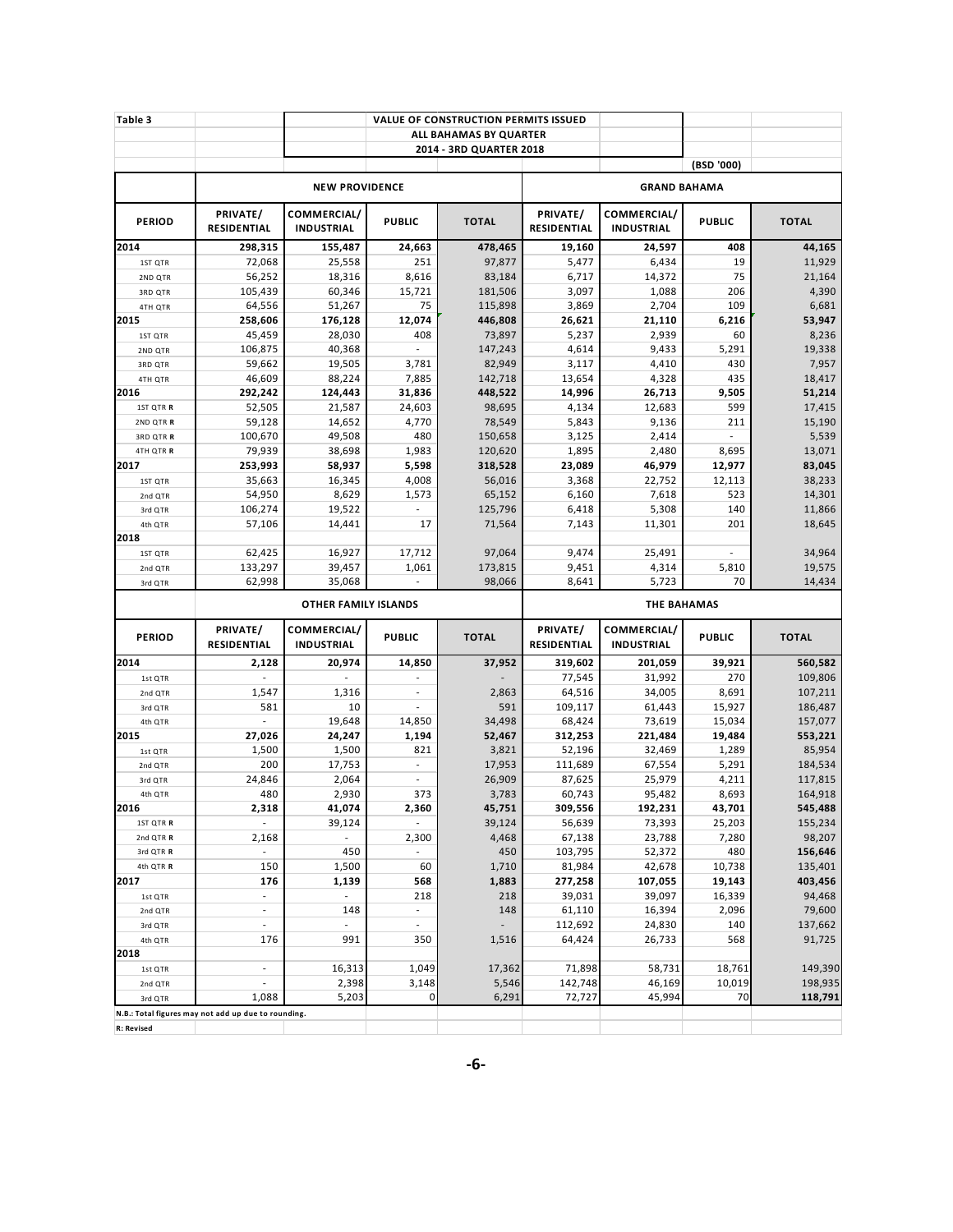| Table 4           |                                                     |                                  |                |              |                                       | <b>NUMBER OF CONSTRUCTION STARTS ISSUED</b><br>ALL BAHAMAS BY QUARTER |                |              |                                |                                  |               |              |
|-------------------|-----------------------------------------------------|----------------------------------|----------------|--------------|---------------------------------------|-----------------------------------------------------------------------|----------------|--------------|--------------------------------|----------------------------------|---------------|--------------|
|                   |                                                     |                                  |                |              |                                       | 2014 - 3RD QUARTER 2018                                               |                |              |                                |                                  |               |              |
|                   |                                                     | <b>NEW PROVIDENCE</b>            |                |              |                                       | <b>GRAND BAHAMA</b>                                                   |                |              |                                | <b>THE BAHAMAS</b>               |               |              |
| <b>PERIOD</b>     | PRIVATE/<br><b>RESIDENTIAL</b>                      | COMMERCIAL/<br><b>INDUSTRIAL</b> | <b>PUBLIC</b>  | <b>TOTAL</b> | <b>PRIVATE/</b><br><b>RESIDENTIAL</b> | COMMERCIAL/<br><b>INDUSTRIAL</b>                                      | <b>PUBLIC</b>  | <b>TOTAL</b> | PRIVATE/<br><b>RESIDENTIAL</b> | COMMERCIAL/<br><b>INDUSTRIAL</b> | <b>PUBLIC</b> | <b>TOTAL</b> |
| 2014              | 297                                                 | 31                               | $\overline{2}$ | 330          | 80                                    | 36                                                                    | $\overline{2}$ | 118          | 377                            | 67                               | 4             | 448          |
| 1st QTR           | 96                                                  | 11                               | $\mathbf 0$    | 107          | 23                                    | 12                                                                    | $\mathbf{1}$   | 36           | 119                            | 23                               | $\mathbf{1}$  | 143          |
| 2nd QTR           | 68                                                  | 5                                | $\Omega$       | 73           | 21                                    | 10                                                                    | $\mathbf{1}$   | 32           | 89                             | 15                               | 1             | 105          |
| 3rd QTR           | 71                                                  | 9                                | $\mathbf{1}$   | 81           | 17                                    | 8                                                                     | $\Omega$       | 25           | 88                             | 17                               | $\mathbf{1}$  | 106          |
| 4th QTR           | 62                                                  | 6                                | 1              | 69           | 19                                    | 6                                                                     | $\mathbf 0$    | 25           | 81                             | 12                               | $\mathbf{1}$  | 94           |
| 2015              | 266                                                 | 23                               | $\overline{2}$ | 291          | 93                                    | 55                                                                    | 3              | 151          | 359                            | 78                               | 5             | 442          |
| 1st QTR           | 72                                                  | $\overline{4}$                   | 1              | 77           | 19                                    | 9                                                                     | 0              | 28           | 91                             | 13                               | 1             | 105          |
| 2nd QTR           | 57                                                  | $\overline{2}$                   | $\mathbf{1}$   | 60           | 16                                    | 8                                                                     | $\overline{2}$ | 26           | 73                             | 10                               | 3             | 86           |
| 3rd QTR           | 83                                                  | 10                               | $\Omega$       | 93           | 30                                    | 13                                                                    | 1              | 44           | 113                            | 23                               | 1             | 137          |
| 4th QTR           | 54                                                  | $\overline{7}$                   | 0              | 61           | 28                                    | 25                                                                    | 0              | 53           | 82                             | 32                               | 0             | 114          |
| 2016              | 221                                                 | 18                               | 1              | 240          | 89                                    | 23                                                                    | 0              | 112          | 310                            | 41                               | 1             | 352          |
| 1st QTR           | 63                                                  | 6                                | $\Omega$       | 69           | 53                                    | 5                                                                     | $\mathbf 0$    | 58           | 116                            | 11                               | $\mathbf 0$   | 127          |
| 2nd QTR           | 73                                                  | 6                                | $\Omega$       | 79           | 21                                    | 11                                                                    | $\Omega$       | 32           | 94                             | 17                               | $\mathbf 0$   | 111          |
| 3rd QTR           | 45                                                  | 3                                | $\mathbf{1}$   | 49           | 9                                     | 5                                                                     | $\mathbf 0$    | 14           | 54                             | 8                                | $\mathbf{1}$  | 63           |
| 4th QTR           | 40                                                  | 3                                | $\Omega$       | 43           | 6                                     | $\overline{2}$                                                        | $\Omega$       | 8            | 46                             | 5                                | $\mathbf 0$   | 51           |
| 2017              | 250                                                 | 25                               | 3              | 278          | 83                                    | 18                                                                    | 10             | 111          | 333                            | 43                               | 13            | 389          |
| 1st QTR           | 63                                                  | 13                               | 1              | 77           | 11                                    | 4                                                                     | 10             | 25           | 74                             | 17                               | 11            | 102          |
| 2nd QTR           | 80                                                  | 6                                | 1              | 87           | 21                                    | $\overline{2}$                                                        | $\Omega$       | 23           | 101                            | 8                                | $\mathbf{1}$  | 110          |
| 3rd QTR           | 56                                                  | $\overline{2}$                   | $\mathbf{1}$   | 59           | 21                                    | $\overline{7}$                                                        | $\Omega$       | 28           | 77                             | 9                                | $\mathbf{1}$  | 87           |
| 4th QTR           | 51                                                  | $\overline{4}$                   | $\mathbf 0$    | 55           | 30                                    | 5                                                                     | 0              | 35           | 81                             | 9                                | $\mathbf 0$   | 90           |
| 2018              |                                                     |                                  |                |              |                                       |                                                                       |                |              |                                |                                  |               |              |
| 1st QTR           | 55                                                  | $\overline{4}$                   | $\mathbf 0$    | 59           | 28                                    | 10                                                                    | 0              | 38           | 83                             | 14                               | 0             | 97           |
| 2nd QTR           | 62                                                  | 9                                | 0              | 71           | 21                                    | 3                                                                     | 0              | 24           | 83                             | 12                               | 0             | 95           |
| 3rd QTR           | 72                                                  | $\overline{7}$                   | $\mathbf 0$    | 79           | 31                                    | 5                                                                     | 8              | 44           | 103                            | 12                               | 8             | 123          |
|                   | N.B.: Total figures may not add up due to rounding. |                                  |                |              |                                       |                                                                       |                |              |                                |                                  |               |              |
| <b>R: Revised</b> |                                                     |                                  |                |              |                                       |                                                                       |                |              |                                |                                  |               |              |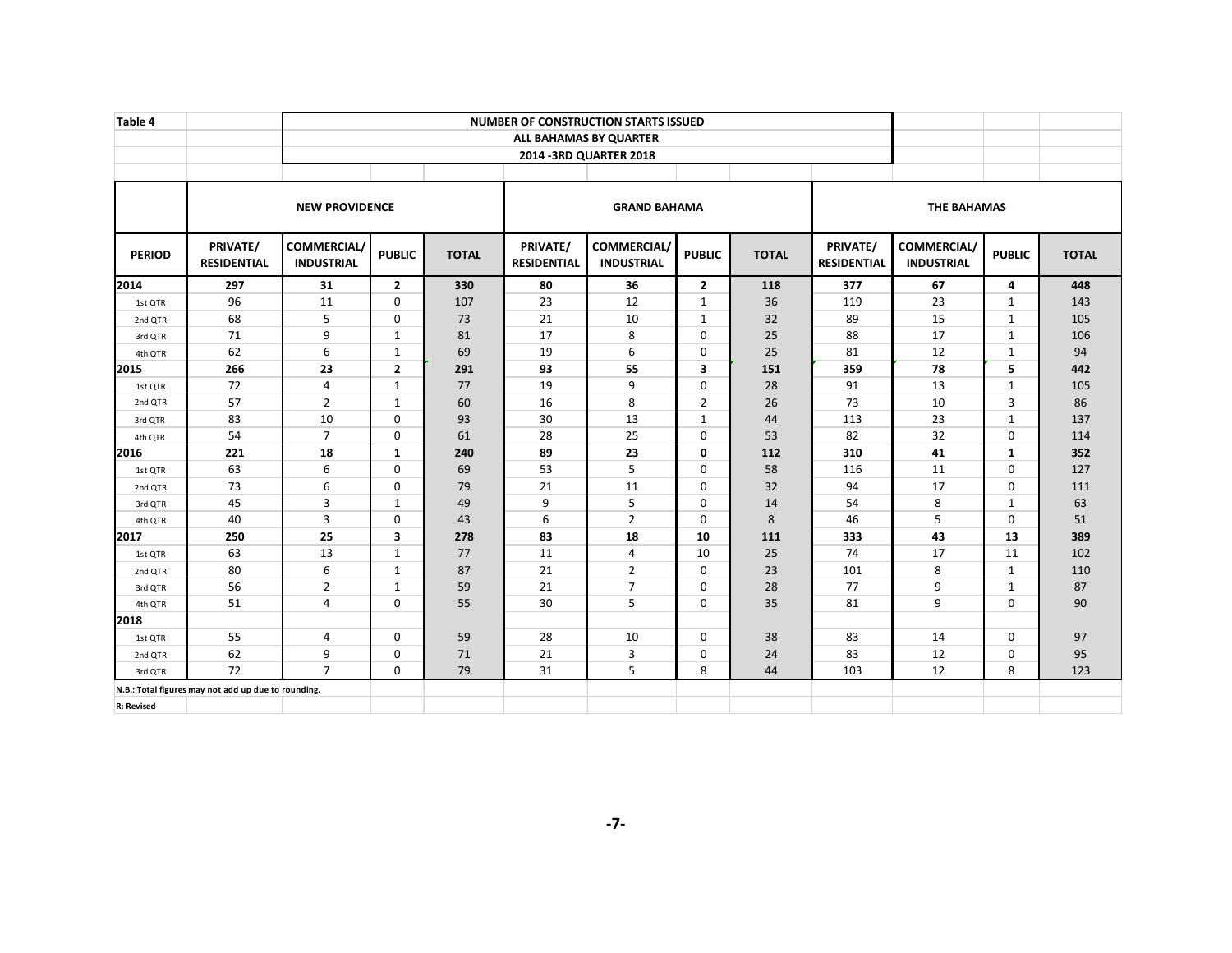| Table 5          |                                                     |                            |                |              |                                | <b>VALUE OF CONSTRUCTION STARTS ISSUED</b> |                     |              |                                |                                   |                |              |
|------------------|-----------------------------------------------------|----------------------------|----------------|--------------|--------------------------------|--------------------------------------------|---------------------|--------------|--------------------------------|-----------------------------------|----------------|--------------|
|                  |                                                     |                            |                |              |                                | ALL BAHAMAS BY QUARTER                     |                     |              |                                |                                   |                |              |
|                  |                                                     |                            |                |              |                                | 2014 - 3RD QUARTER 2018                    |                     |              |                                |                                   |                |              |
|                  |                                                     |                            |                |              |                                |                                            |                     |              |                                |                                   | (BSD '000)     |              |
|                  |                                                     | <b>NEW PROVIDENCE</b>      |                |              |                                |                                            | <b>GRAND BAHAMA</b> |              |                                | <b>THE BAHAMAS</b>                |                |              |
| <b>PERIOD</b>    | <b>PRIVATE/</b><br><b>RESIDENTIAL</b>               | COMMERCIAL<br>/ INDUSTRIAL | <b>PUBLIC</b>  | <b>TOTAL</b> | PRIVATE/<br><b>RESIDENTIAL</b> | <b>COMMERCIAL</b><br>/ INDUSTRIAL          | <b>PUBLIC</b>       | <b>TOTAL</b> | PRIVATE/<br><b>RESIDENTIAL</b> | <b>COMMERCIAL</b><br>/ INDUSTRIAL | <b>PUBLIC</b>  | <b>TOTAL</b> |
| 2014             | 87,071                                              | 21,216                     | 222            | 108,508      | 13,847                         | 6,845                                      | 80                  | 20,771       | 100,918                        | 28,060                            | 301            | 129,279      |
| 1st QTR          | 32,408                                              | 12,473                     | $\sim$         | 44,881       | 3,421                          | 4,091                                      | 5                   | 7,516        | 35,829                         | 16,564                            | 5              | 52,397       |
| 2nd QTR          | 15,174                                              | 768                        | $\sim$         | 15,943       | 3,598                          | 2,104                                      | 75                  | 5,777        | 18,772                         | 2,872                             | 75             | 21,719       |
| 3rd QTR          | 17,165                                              | 4,527                      | 111            | 21,802       | 3,361                          | 22                                         |                     | 3,384        | 20,526                         | 4,549                             | 111            | 25,186       |
| 4th QTR          | 22,324                                              | 3,447                      | 111            | 25,883       | 3,467                          | 627                                        |                     | 4,094        | 25,791                         | 4,075                             | 111            | 29,977       |
| 2015             | 73,135                                              | 20,338                     | 1,158          | 94,630       | 14,910                         | 5,276                                      | 5,020               | 25,205       | 88,044                         | 25,614                            | 6,178          | 119,836      |
| 1st QTR          | 20,210                                              | 2,059                      | 62             | 22,331       | 3,397                          | 876                                        |                     | 4,272        | 23,607                         | 2,934                             | 62             | 26,603       |
| 2nd QTR          | 17,359                                              | 948                        | 1,095          | 19,402       | 2,191                          | 143                                        | 20                  | 2,354        | 19,550                         | 1,091                             | 1,115          | 21,756       |
| 3rd QTR          | 21,083                                              | 9,746                      | $\blacksquare$ | 30,828       | 4,540                          | 1,175                                      | 5,000               | 10,715       | 25,622                         | 10,921                            | 5,000          | 41,543       |
| 4th QTR          | 14,483                                              | 7,586                      | $\overline{a}$ | 22,069       | 4,783                          | 3,082                                      |                     | 7,865        | 19,266                         | 10,668                            |                | 29,934       |
| 2016             | 58,571                                              | 8,564                      | 249            | 67,383       | 14,958                         | 13,896                                     | $\blacksquare$      | 28,853       | 73,528                         | 22,459                            | 249            | 96,237       |
| 1st QTR          | 13,701                                              | 4,667                      | $\blacksquare$ | 18,368       | 8,521                          | 1,751                                      | $\blacksquare$      | 10,271       | 22,222                         | 6,418                             | $\blacksquare$ | 28,639       |
| 2nd QTR          | 19,217                                              | 1,387                      | $\blacksquare$ | 20,604       | 2,907                          | 6,977                                      | $\omega$            | 9,884        | 22,124                         | 8,365                             | $\blacksquare$ | 30,489       |
| 3rd QTR          | 11,753                                              | 1,368                      | 249            | 13,370       | 1,724                          | 2,132                                      | $\blacksquare$      | 3,857        | 13,477                         | 3,500                             | 249            | 17,227       |
| 4th QTR          | 13,900                                              | 1,142                      |                | 15,041       | 1,806                          | 3,035                                      |                     | 4,841        | 15,705                         | 4,177                             |                | 19,882       |
| 2017             | 63,102                                              | 24,373                     | 1,612          | 89,087       | 32,616                         | 6,031                                      | 27,756              | 66,403       | 95,718                         | 30,404                            | 29,368         | 155,490      |
| 1st QTR          | 16,200                                              | 14,565                     | 857            | 31,621       | 2,240                          | 61                                         | 27,756              | 30,057       | 18,440                         | 14,626                            | 28,613         | 61,678       |
| 2nd QTR          | 21,142                                              | 7,250                      | 108            | 28,500       | 2,316                          | 875                                        |                     | 3,191        | 23,457                         | 8,125                             | 108            | 31,690       |
| 3rd QTR          | 12,811                                              | 505                        | 648            | 13,963       | 22,142                         | 1,218                                      | $\omega$            | 23,360       | 34,953                         | 1,723                             | 648            | 37,324       |
| 4th QTR          | 12,949                                              | 2,054                      | $\sim$         | 15,003       | 5,918                          | 3,877                                      | $\sim$              | 9,795        | 18,867                         | 5,931                             | $\overline{a}$ | 24,798       |
| 2018             |                                                     |                            |                |              |                                |                                            |                     |              |                                |                                   |                |              |
| 1st QTR          | 12,279                                              | 2,397                      | $\blacksquare$ | 14,676       | 8,545                          | 2,110                                      | $\omega$            | 10,655       | 20,824                         | 4,507                             | $\blacksquare$ | 25,330       |
| 2nd QTR          | 19,235                                              | 9,780                      | $\blacksquare$ | 29,015       | 4,983                          | 2,550                                      | $\sim$              | 7,533        | 24,217                         | 12,330                            | ÷.             | 36,547       |
| 3rd QTR          | 20,907                                              | 2,424                      |                | 23,331       | 7,592                          | 1,864                                      | 56                  | 9,512        | 28,499                         | 4,288                             | 56             | 32,843       |
|                  | N.B.: Total figures may not add up due to rounding. |                            |                |              |                                |                                            |                     |              |                                |                                   |                |              |
| <b>R:Revised</b> |                                                     |                            |                |              |                                |                                            |                     |              |                                |                                   |                |              |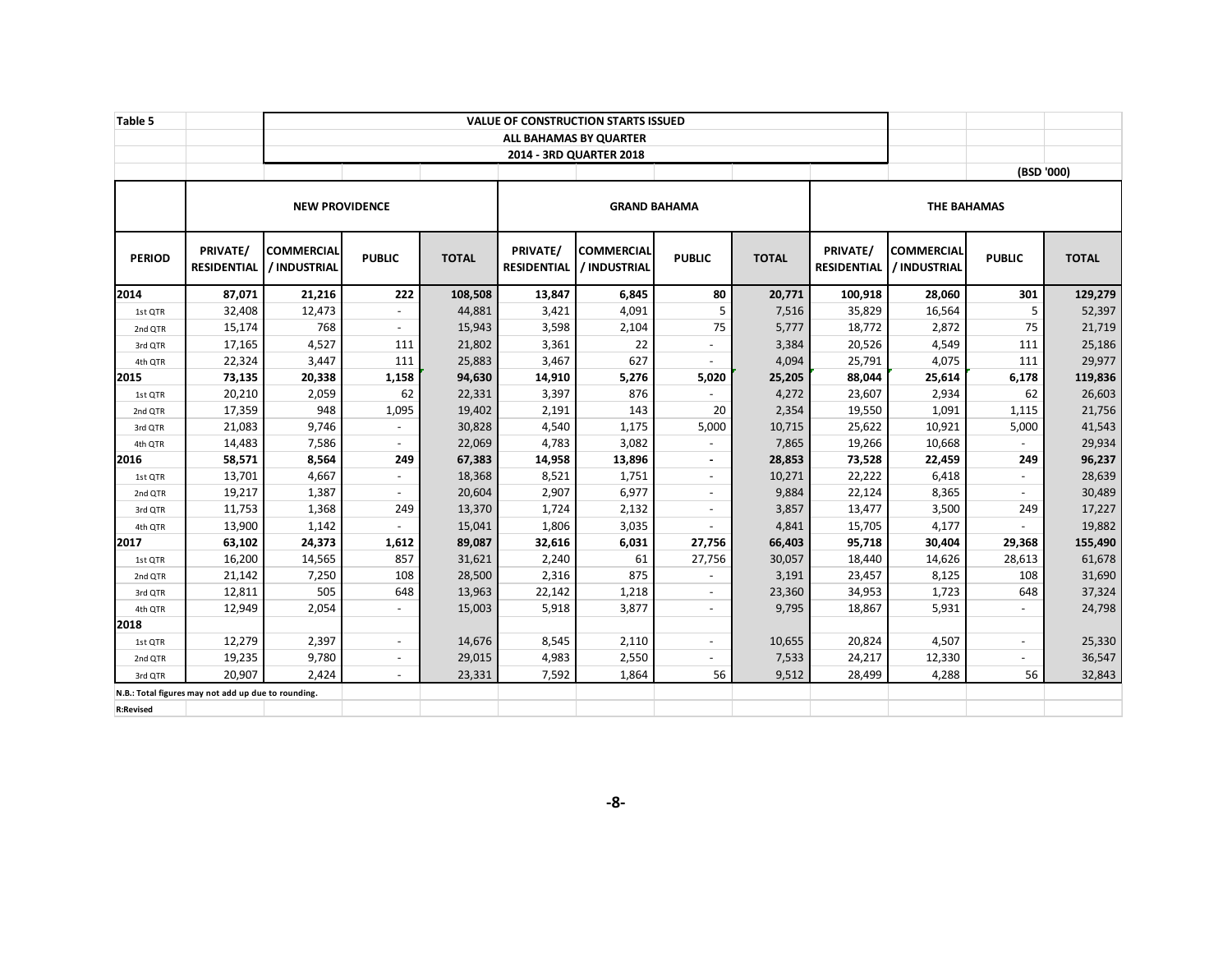| Table 6           |                                                     |                                         |                |              |                                |                                         |                |              |                                |                                  |                |              |
|-------------------|-----------------------------------------------------|-----------------------------------------|----------------|--------------|--------------------------------|-----------------------------------------|----------------|--------------|--------------------------------|----------------------------------|----------------|--------------|
|                   |                                                     |                                         |                |              | ALL BAHAMAS BY QUARTER         |                                         |                |              |                                |                                  |                |              |
|                   |                                                     |                                         |                |              | 2014 - 3RD QUARTER 2018        |                                         |                |              |                                |                                  |                |              |
|                   |                                                     |                                         |                |              |                                |                                         |                |              |                                |                                  |                |              |
|                   |                                                     | <b>NEW PROVIDENCE</b>                   |                |              |                                | <b>GRAND BAHAMA</b>                     |                |              |                                | <b>THE BAHAMAS</b>               |                |              |
| <b>PERIOD</b>     | PRIVATE/<br><b>RESIDENTIAL</b>                      | <b>COMMERCIAL/</b><br><b>INDUSTRIAL</b> | <b>PUBLIC</b>  | <b>TOTAL</b> | PRIVATE/<br><b>RESIDENTIAL</b> | <b>COMMERCIAL/</b><br><b>INDUSTRIAL</b> | <b>PUBLIC</b>  | <b>TOTAL</b> | PRIVATE/<br><b>RESIDENTIAL</b> | COMMERCIAL/<br><b>INDUSTRIAL</b> | <b>PUBLIC</b>  | <b>TOTAL</b> |
| 2014              | 370                                                 | 94                                      | 4              | 468          | 109                            | 52                                      | 1              | 162          | 479                            | 146                              | 5              | 630          |
| 1st QTR           | 79                                                  | 23                                      | $\mathbf 0$    | 102          | 34                             | 12                                      | $\mathbf 0$    | 46           | 113                            | 35                               | $\mathbf 0$    | 148          |
| 2nd QTR           | 74                                                  | 31                                      | $\mathbf{1}$   | 106          | 26                             | 16                                      | $\Omega$       | 42           | 100                            | 47                               | $\mathbf{1}$   | 148          |
| 3rd QTR           | 92                                                  | 13                                      | $\mathbf 0$    | 105          | 22                             | 8                                       | $\mathbf 0$    | 30           | 114                            | 21                               | $\mathbf 0$    | 135          |
| 4th QTR           | 125                                                 | 27                                      | 3              | 155          | 27                             | 16                                      | 1              | 44           | 152                            | 43                               | 4              | 199          |
| 2015              | 359                                                 | 83                                      | $\overline{a}$ | 446          | 80                             | 60                                      | $\overline{2}$ | 142          | 439                            | 143                              | 6              | 588          |
| 1st QTR           | 69                                                  | 25                                      | $\mathbf 0$    | 94           | 10                             | 5                                       | $\Omega$       | 15           | 79                             | 30                               | $\Omega$       | 109          |
| 2nd QTR           | 86                                                  | 21                                      | $\mathbf 0$    | 107          | 12                             | 21                                      | $\mathbf{1}$   | 34           | 98                             | 42                               | $\mathbf{1}$   | 141          |
| 3rd QTR           | 94                                                  | 23                                      | $\mathbf{1}$   | 118          | 17                             | 23                                      | $\mathbf 0$    | 40           | 111                            | 46                               | $\mathbf{1}$   | 158          |
| 4th QTR           | 110                                                 | 14                                      | 3              | 127          | 41                             | 11                                      | 1              | 53           | 151                            | 25                               | $\overline{4}$ | 180          |
| 2016              | 378                                                 | 92                                      | $\overline{2}$ | 472          | 87                             | 66                                      | $\overline{2}$ | 155          | 465                            | 158                              | 4              | 627          |
| 1st QTR R         | 84                                                  | 18                                      | $\overline{2}$ | 104          | 15                             | 6                                       | 0              | 21           | 99                             | 24                               | $\overline{2}$ | 125          |
| 2nd QTR           | 96                                                  | 16                                      | $\mathbf 0$    | 112          | 21                             | 18                                      | 2              | 41           | 117                            | 34                               | $\overline{2}$ | 153          |
| 3rd QTR           | 116                                                 | 26                                      | $\mathbf 0$    | 142          | 29                             | 33                                      | $\mathbf 0$    | 62           | 145                            | 59                               | $\Omega$       | 204          |
| 4th QTR R         | 82                                                  | 32                                      | $\mathbf 0$    | 114          | 22                             | 9                                       | $\mathbf 0$    | 31           | 104                            | 41                               | $\Omega$       | 145          |
| 2017              | 366                                                 | 112                                     | 5              | 483          | 95                             | 63                                      | $\overline{2}$ | 160          | 461                            | 175                              | $\overline{7}$ | 643          |
| Ist QTR R         | 89                                                  | 22                                      | $\mathbf 0$    | 111          | 16                             | 14                                      | $\mathbf{1}$   | 31           | 105                            | 36                               | $\mathbf{1}$   | 142          |
| 2nd QTR           | 91                                                  | 23                                      | 3              | 117          | 26                             | 12                                      | $\mathbf 0$    | 38           | 117                            | 35                               | 3              | 155          |
| 3rd QTR           | 93                                                  | 21                                      | $\mathbf 0$    | 114          | 27                             | 21                                      | $\mathbf{1}$   | 49           | 120                            | 42                               | $\mathbf{1}$   | 163          |
| 4th QTR           | 93                                                  | 46                                      | $\overline{2}$ | 141          | 26                             | 16                                      | $\Omega$       | 42           | 119                            | 62                               | $\overline{2}$ | 183          |
| 2018              |                                                     |                                         |                |              |                                |                                         |                |              |                                |                                  |                |              |
| 1st QTR           | 85                                                  | 25                                      | $\Omega$       | 110          | 15                             | 10                                      | $\Omega$       | 25           | 100                            | 35                               | $\Omega$       | 135          |
| 2nd QTR           | 101                                                 | 14                                      | $\mathbf 0$    | 115          | 25                             | 8                                       | $\mathbf 0$    | 33           | 126                            | 22                               | $\mathbf 0$    | 148          |
| 3rd QTR           | 109                                                 | 21                                      | $\overline{2}$ | 132          | 36                             | 14                                      | 10             | 60           | 145                            | 35                               | 12             | 192          |
|                   | N.B.: Total figures may not add up due to rounding. |                                         |                |              |                                |                                         |                |              |                                |                                  |                |              |
| <b>R: Revised</b> |                                                     |                                         |                |              |                                |                                         |                |              |                                |                                  |                |              |